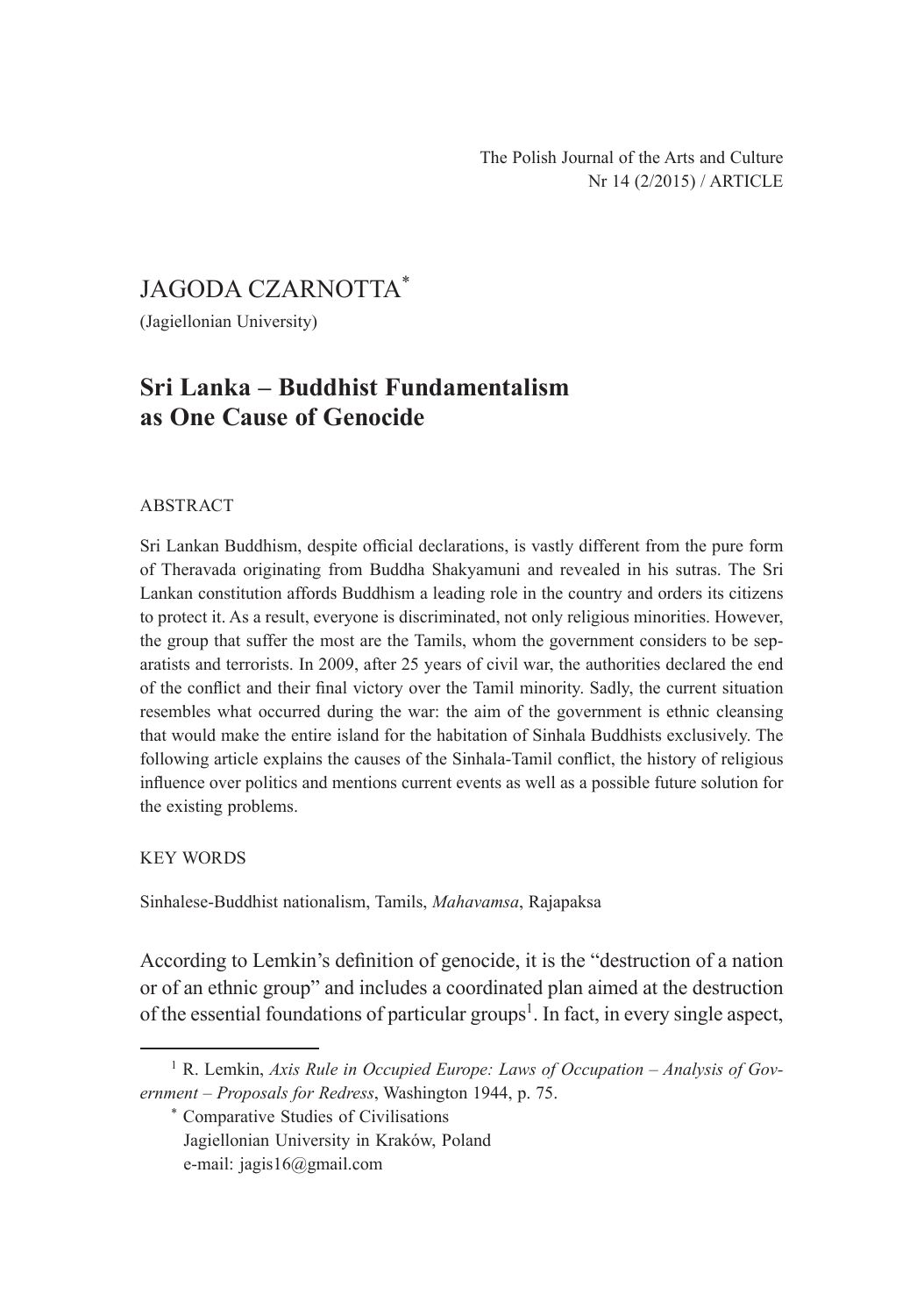genocide means a crisis of humanity. No matter how the perpetrators try to justify it, human tragedies emerge with suffering and heavy losses brought to the masses. Such has been the situation in Sri Lanka. Here, I intend to concentrate on the causes of this conflict which already evolved into a full-scale civil war.

#### INTRODUCTION

According to the Sinhalese-Buddhist majority who began this conflict, Sri Lanka is originally a Buddhist country with no space for other religious groups<sup>2</sup>. The *Buddhist-Sinhala-only* policy does not grant other communities of different origin and/or religion the right to live there. Its aim is, literally, a "cleansing", which would produce a fully homogenous country. This motivation is justified by the intentions of the historical personality of Buddha Shakyamuni, who is said to have chosen Sri Lanka as a repository for Theravada Buddhism. As a result, the minorities, particularly the Tamils, are openly discriminated. Such a view taken by the authorities is based on false assumptions, since the Tamils have the same right to call themselves "sons of the Sinhalese land" (in its present borders). It is estimated that their presence on the island dates back to the  $2<sup>nd</sup>$  century BC<sup>3</sup>. The Sinhalese people, for their part, claim to be the indigenous population. According to a legend, they came to the island in the  $5-6<sup>th</sup>$  century BC, with their king Vijaya, on the day of Buddha's *parinibbana*<sup>4</sup> . The Tamils are mainly Hindus (except for a small Christian minority, a remnant of the colonial period and Christian missionary activities of that time), while the Sinhalese are Theravada Buddhists<sup>5</sup>.

TheTamils' long-term struggle for an independent state (Eelam) could not be reconciled with the authorities' policy. In 1983, a civil war erupted after a series of riots. It was to last up to 2009 and cost 135 000 Tamil lives<sup>6</sup> and 35 000 casualties in 2009 only<sup>7</sup> .

<sup>2</sup> N. DeVotta, *Sinhalese Buddhist Nationalist Ideology: Implications for Politics and Conflict Resolution in Sri Lanka*, "Policy Studies" 2007, Vol. 40, [online] http://www.eastwestcenter.org/fileadmin/stored/pdfs/ps040.pdf [accessed: 22.10.2013].

<sup>3</sup> M. Chandrakumar, *The History of the Tamils in Ealam and The Jaffna Kingdom*, [online] http://www.sangam.org/ANALYSIS/ChKumar12\_00.htm [accessed: 22.10.2013].

<sup>&</sup>lt;sup>4</sup> Sinhalese vs. Tamil, [online] http://www.diffen.com/difference/Sinhalese\_vs\_Tamil [accessed: 22.10.2013].

<sup>5</sup> Ibidem.

<sup>6</sup> R. Griffin, *Terrorist's Creed: Fanatical Violence and the Human Need for Meaning*, Oxford 2012, p. 44.

<sup>7</sup> *Genocide In Sri Lanka – Act now!*, [online] http://voiceagainstgenocide.org/vag/ node/65 [accessed: 22.10.2013].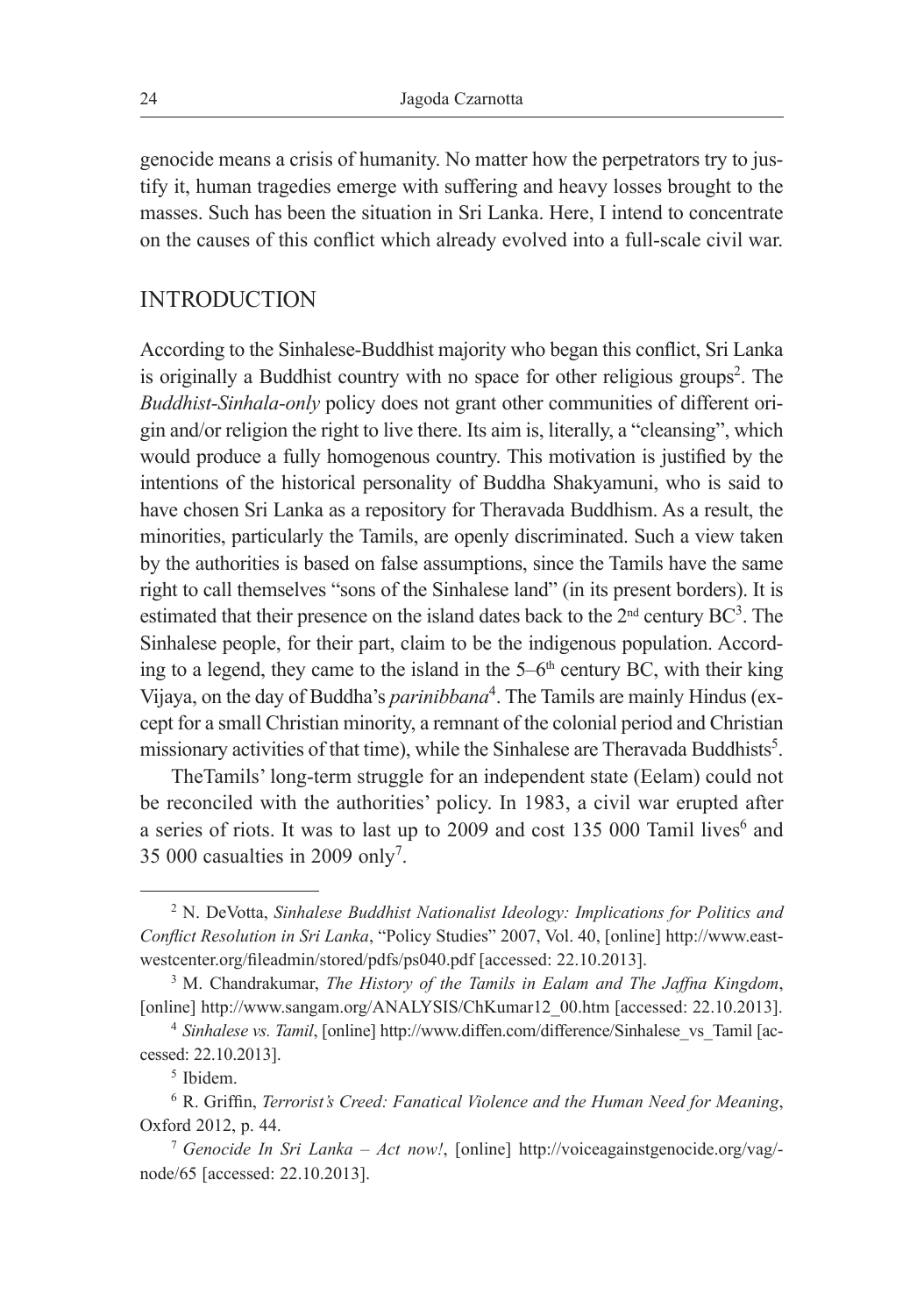Although the war has formally ended, the Tamils are still a discriminated and persecuted group. Many states and organisations – mainly the UN – keep demanding an international inquiry to bring to justice the culprits of the recent tragic events and ensure the Sri Lankan minorities proper living conditions. In March 2014, a resolution calling for such actions was voted.

In this paper, I shall show concisely the historical background of the conflict (mainly the period of British colonisation), its causes and circumstances. I also intend to present a reflection on Sri Lanka's nearest future and possible solutions to a situation that is still extremely tense. I am going to concentrate on the social and cultural aspects of the civil war, in order to show its impact on the society. I shall also demonstrate how Buddhism, as a tool, has been used to gain political power and how this eventually led to the ethnic-religious conflict.

#### THE BACKGROUND OF THE CIVIL WAR

The civil war in Sri Lanka, which officially lasted from 1983 to 2009, cannot just be analysed in the given timeframe, since both the beginning and end are merely symbolic. The conflict which led to the 1983 riots and later the bloody events had been brewing long before 1983. Now, unlike official governmental statements, it keeps festering. The war may be therefore called the tip of an iceberg. Unfortunately, the ice has not melted much.

A conflict analysis always begins with an attempt to find its root causes – what made enemies out of the parties involved? Why did a misunderstanding lead to violence that made thousands suffer? In the Sri Lankan case, two sources are usually indicated: ethnicity and religion, but both have their own roots too. Ethnicity and language as its representative, along with religion (Buddhism in this case) are pieces taken from set of values and then coloured with emotions. They should not be separated; it would be much more profitable for this research to analyse them together. Furthermore, the religious factor (Buddhist) plays a decisive role. The religious history of Sri Lanka helps to understand the present situation, which may be defined as "copying the *Mahavamsa* mentality".

# SRI LANKAN BUDDHISM AND ITS CONNECTION WITH POLITICS

Sri Lanka's dominant religion is Southern Buddhism, to be exact – Theravada, the "teaching of the elders". This current in Buddhism is the most closely related to Buddha Shakyamuni; it aims to keep his teaching, the *Dhamma*, in an unchanged form. *Dhamma* is rooted in the *Tipitaka*, or the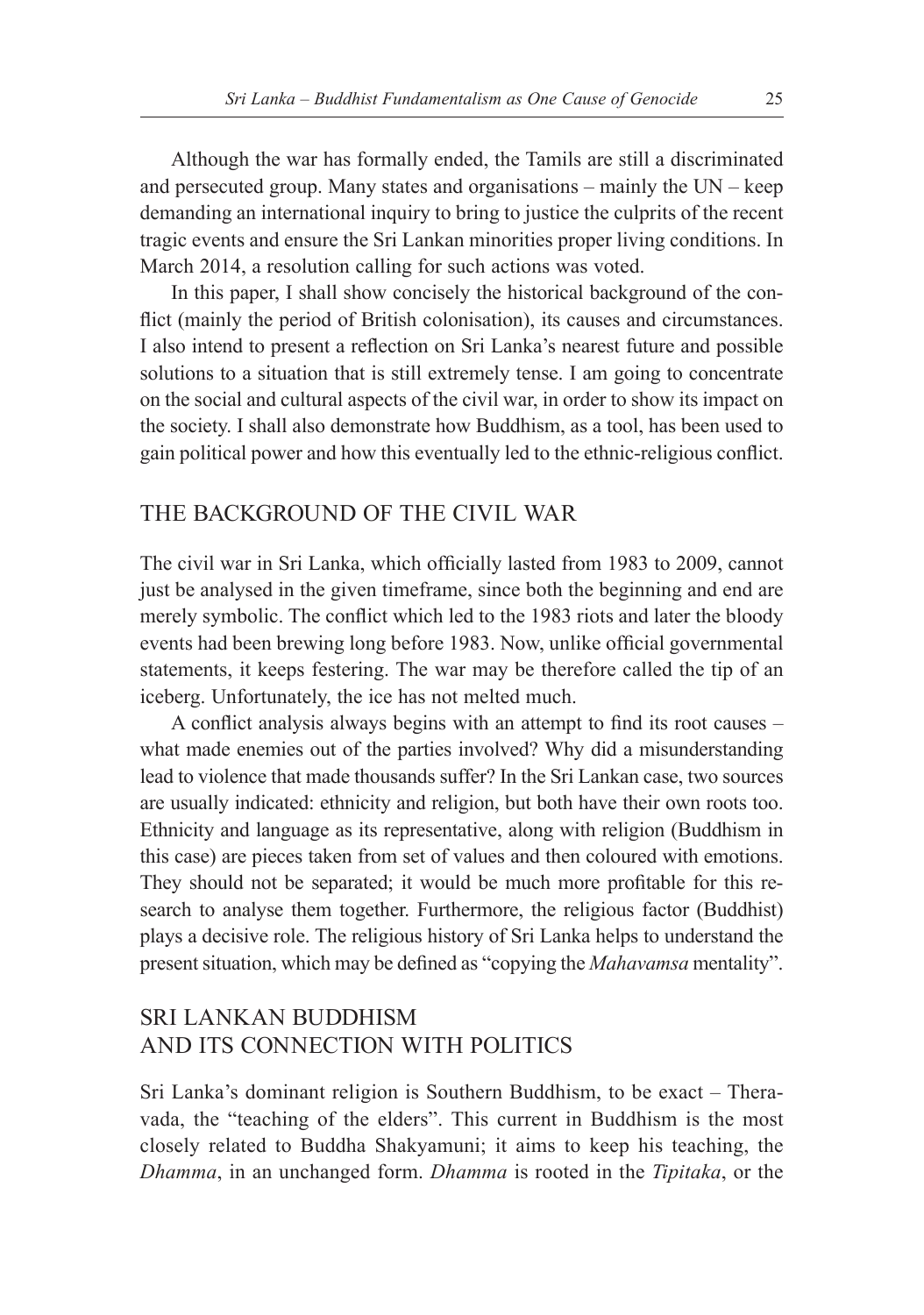"Three Baskets": *Sutta* (the words of Buddha), *Vinaja* (the discipline), *Abhidhamma* (the philosophical treaties). However, the *Tipitaka –* a canonical text – is not attractive for policy-makers. This is why the nationalists use another text – *Mahavamsa*, "The Great Chronicle". *Mahavamsa* is a mythologized account of Sri Lankan history, portraying the island as a traditionally Sinhalese and Buddhist land<sup>8</sup>.

*Mahavamsa* is a perfect explanation for the authorities and their policy. It supports their propaganda by stating that Sri Lanka is a sacred Buddhist land, a sort of repository for Theravada, chosen by Shakyamuni himself. The Sinhalese were the first on the island, while the later arrivals are subhumans and a threat to Buddhism. Therefore, the holy land must be defended, even by violent means, if necessary<sup>9</sup>.

Sieradzan argues that Buddhist fundamentalism emerged as soon as Buddhism became a state religion $10$ .

DeVotta points out that Buddhism had enjoyed a period of rapid growth before the colonisation of Sri Lanka, mainly because of the support it had been receiving from the authorities. Each ruler identified himself with the ideal *dharmaraja*, "Lord of religions". Thus, politics and proselytism were unified, while the peaceful foundations of Buddhism were completely deformed. "A unique history of Sri Lankan Buddhism has been reinterpreted and manipulated in order to satisfy temporary aspirations of the rulers"<sup>11</sup>.

Colonisation also contributed to the development of the modern forms of "engaged Buddhism" (in the negative sense of the word). Portuguese rule (1505–1658) was one of the worst periods in Sri Lankan history. "The chronicles describe them [Portuguese] as inhuman, rapacious, bigoted and savage persecutors of Buddhism in their endeavour to impose their own faith – Roman Catholicism"<sup>12</sup>. The British, who came to the island in 1815, did not make a better impression. They initially vowed to protect Buddhism, but later on decided that it brought no profit to them and so they intended to make Sri Lanka a "fortress of Christianity"<sup>13</sup>. The Buddhists once again began to suffer discrimination in all spheres of life (economic, social, etc). In such circum-

<sup>8</sup> J. Sieradzan, *Buddyzm a fundamentalizm i przemoc*, [online] http://religie.wiara.pl/ doc/471891.Buddyzm-a-fundamentalizm-i-przemoc [accessed: 22.10.2013].

<sup>9</sup> N. DeVotta, op. cit., p. 8.

<sup>&</sup>lt;sup>10</sup> J. Sieradzan op. cit.

 $11$  N. DeVotta, op. cit., p. 10.

<sup>12</sup> H. R. Perera, *Buddhism in Sri Lanka: A short history*, [online] http://www.accesstoinsight.org/lib/authors/perera/wheel100.html [accessed: 22.10.2013].

 $13$  N. DeVotta, op. cit., p. 16.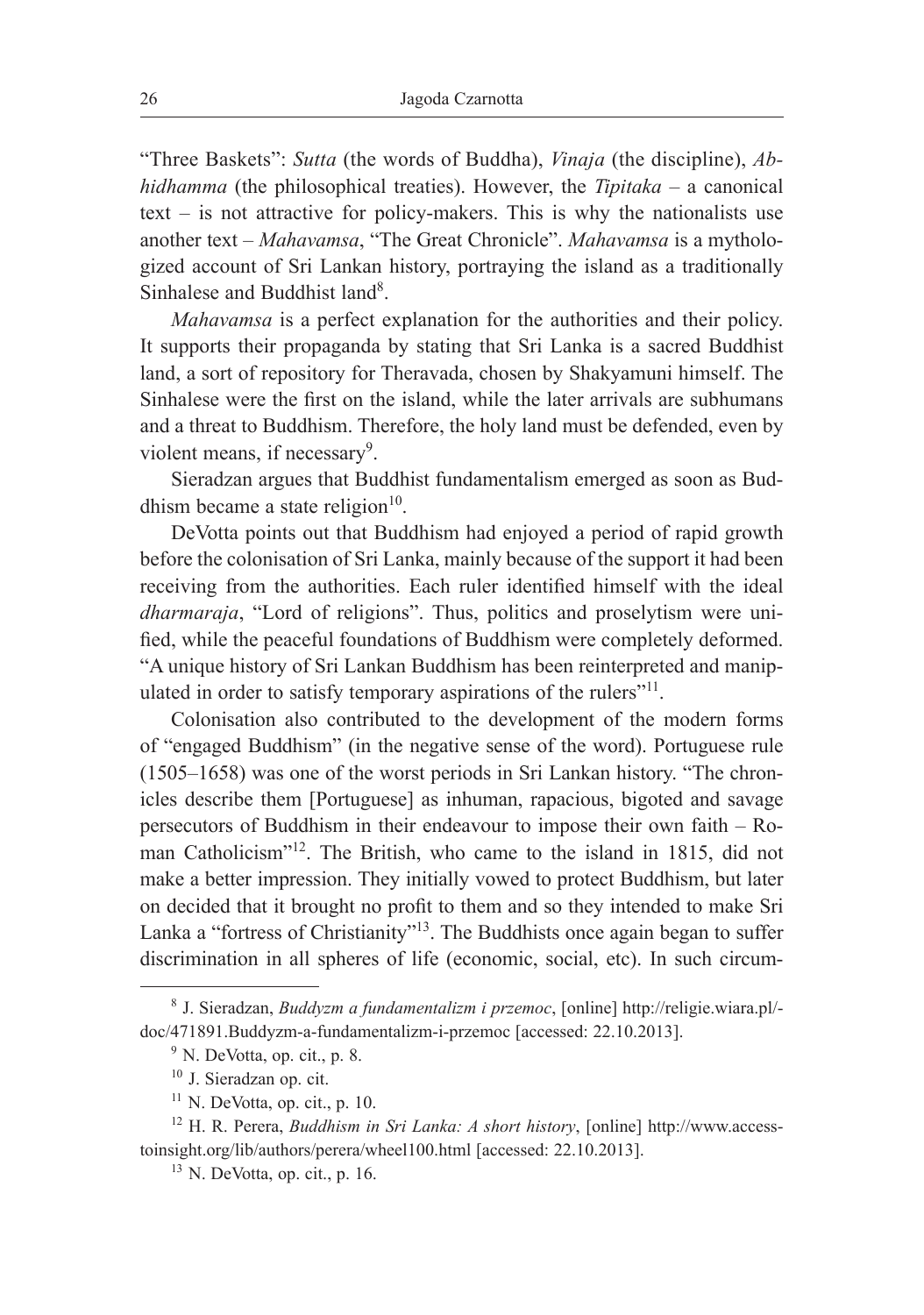stances it comes as no surprise that the native faith regained – and strengthened – its power.

However, the British also left something else – the ballot box and its sacredness. By implementing Westminster democracy and all interconnected European inventions, they made Ceylonese elites dependent on ballot boxes<sup>14</sup>. Consequently, instead of the traditional institution of – for example – *devaraja*, there was a candidate, a voter and his vote. To get votes most of candidates decided to use religious and ethnic arguments<sup>15</sup>. Buddhism, as a religion of the majority and Sinhalese, as the majority's language, have become the most prominent tools for getting as many votes as necessary. This process could be one of the starting points for the later development of so-called Buddhist-Sinhalese fundamentalism or nationalism<sup>16</sup>. Both movements (not ideologies) rely strictly on emotions, which makes them non-negotiable, irrational and completely opposite to Buddhist doctrine.

Nowadays Buddhist monks and religious leaders have no doubts or hesitations about being involved in political life and do not consider it a violation of *Vinaya* rules. Rahula, a monk (who died in 1997) who founded the nationalist organisation *Bodu Bala Sena* (Buddhist Power Force) may be a fine example. Rahula came up with the idea of *bhikkhu-politic*, which justifies the political activism of the clergy, claiming that they have involved in this from Buddha's times, for instance, by serving as advisors to the kings. He also believed that "if religion is to be saved, it is not a great fault to destroy human lives"<sup>17</sup>

*Bodu Bala Sena* argues that a wide range of steps must be taken in order to defend the Buddhist-Sinhalese nature of the state. During numerous demonstrations, members of this organisation chant racist slogans, claiming that Sri Lanka has always been an exclusively Sinhalese-Buddhist state.

Politics have been intertwined with religion in Sri Lanka for nearly seventy years, that is, from the first years of independence (obtained in 1948). This has been an effect of the aforementioned "ballot box worship"<sup>18</sup>. It is crucial to take into consideration the circumstances of the past (for example

<sup>14</sup> J. A. Wilson, *The Break-Up of Sri Lanka: The Sinhalese-Tamil Conflict*, Honolulu 1988, p. 32.

<sup>15</sup> See more: ibidem, pp. 35–36. Buddhism has been recognised as a sole religion of the Sinhalese majority; Tamils and other ethnic minorities did not have their equal representation in the Parliament.

<sup>16</sup> Ibidem, p. 28.

<sup>17</sup> J. Sieradzan, op. cit.

 $18$  N. DeVotta, op. cit., p. 17.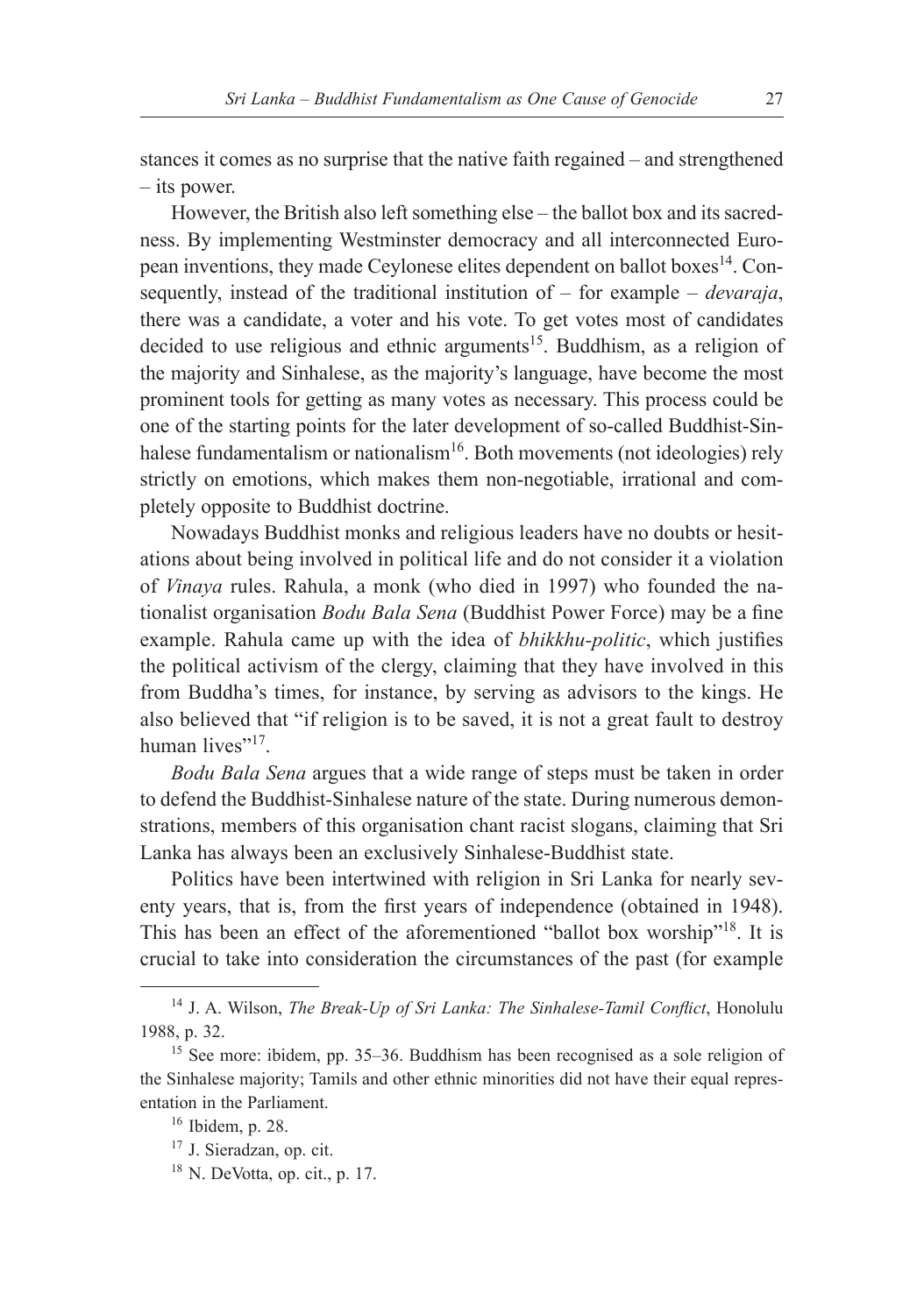colonialism) as a base for further analysis of the subject. 1948, the year of independence, is just the tip of the historical iceberg and – as such – remains until now as a symbol. Since 1948 we can observe an intensification of political-ethnic-religious activity.

As an example, I can mention the words of Emmanuel, president of the Global Tamil Forum, an organisation of the Tamil Diaspora which point to Bandaraike, Prime Minister from 1956 to 1959. Bandaraike began to look for support from highly influential and respected members of the Buddhist clergy. In this way it was easier for him to impose the *Mahavamsa* worldview on the citizens. Father Emmanuel claims that "All successive Governments used the *Mahavamsa*-mentality and the consequent Sinhala Buddhist extremism for their political success. Governments changed hands by whipping up false-nationalism and fears of the others – the Tamils and the Muslims!"19. The President of the Global Tamil Forum affirms convincingly that the Sri Lankan conflict has been created by Sinhalese-Buddhist fundamentalists who "cover their hatred for the non-Buddhists under the cover of a *Mahavamsa*-promoted patriotism". Later, he claims that "practicing it [the hatred] as Sinhala Buddhism spells a disaster for the future of this island"<sup>20</sup>. Furthermore, Buddhist monks, whose social position is strong and who enjoy considerable respect use this to manipulate the masses and spread anti-Tamil ideas among the citizens<sup>21</sup>.

Taking into account the religious background and Buddhist influence, one could believe that the Sri Lankan conflict has an exclusively religious nature, replacing the scheme of "holy war" (in which, usually, Christians and Muslims are the antagonists). Nevertheless, Sieradzan says that divisions in the island do not have a religious, but an ethnic nature (for example Sinhalese Buddhists fight with Buddhists who are Tamils) $^{22}$ .

It is virtually impossible to discover the ultimate essence of the conflict due to its complex interconnectivity – both, ethnicity and religion are somehow dependent on emotions.

<sup>19</sup> N. Ilangamuwa, *Exclusive: An Interview with Rev. S. J. Emmanuel*, [online] http://www. srilankaguardian.org/2014/04/exclusive-interview-with-rev-s-j.html [accessed: 8.04.2014]. <sup>20</sup> Ibidem.

<sup>21</sup> *The Unspeakable Truth*, [online] http://tamilsforum.co.uk/wp-content/uploads/2010/11/ unspeakable\_truth.pdf [accessed: 22.10.2013], p. 70.

<sup>22</sup> J. Sieradzan, op. cit.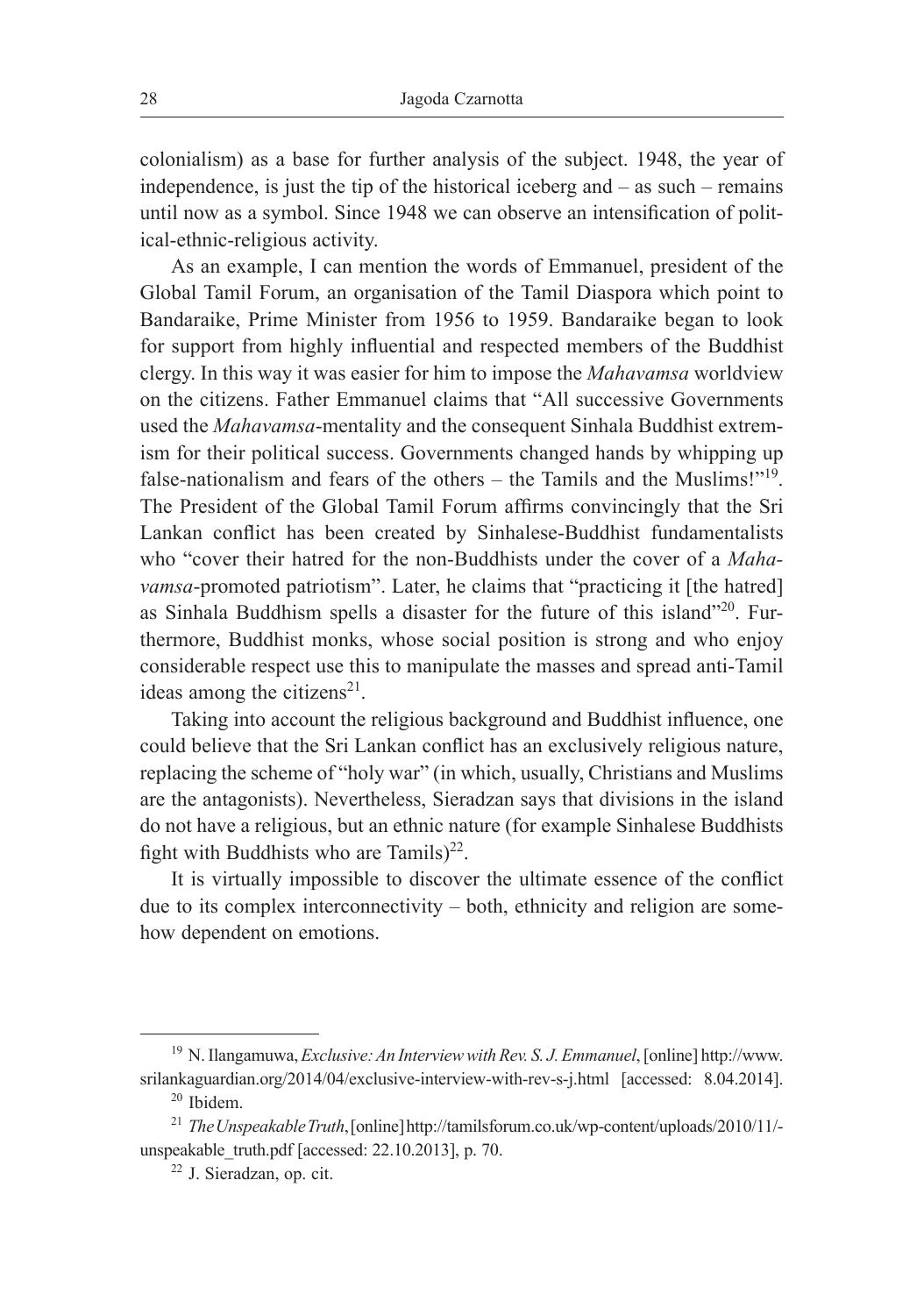# AN ETHNIC CONFLICT – THE POST-INDEPENDENCE PERIOD AND THE CIVIL WAR

Let us therefore examine the ethnic questions which, apparently, play a more crucial role than religion in the growth of national tensions between the Sinhalese and Tamil peoples. The two nations were so strongly polarised that the period of independence, particularly the years after 1983, has been labeled the "new colonisation" period<sup>23</sup> (the 400 years of Portuguese, Dutch and British rule being the "old one") or – according to Hechter – "internal colonialism"<sup>24</sup>. Lee Kuan Yew, the "founding father" of Singapore, stated that "this country [Sri Lanka] will never be united<sup>"25</sup>. Why? Some basic facts from the past give a clear picture of the complicated reality:

The Tamil people have been living in Ceylon (now: Sri Lanka) from over 2500 years. Under Portuguese rule (from 1505) there existed two kingdoms – Sinhalese and Tamil. The Dutch (1658–1796) maintained this *status quo*. Only the British, whose rule began in 1796, 37 years later decided to unite the two nations – Tamil and Sinhalese – in one entity, in one nation, in order to rule easier the island<sup>26</sup>.

Moreover, the Tamils did not feel equal and rightful participants of socio-political life (asked in 1945 by Sinhalese politician, Senanayake, if they want to be governed by the Ceylonese elite or by London, the Tamils chose – surprisingly for Senanayake – the latter<sup>27</sup>).

When Sri Lanka regained independence, the British left the island (at that time officially called Ceylon<sup>28</sup>), leaving behind the Westminster representation model which meant that the Tamils (30% of the population) were qualified as a meaningless minority, and not only in the parliament, despite protests from their side. From a political point of view this move may be identified as "sowing the seeds of nowadays conflict"<sup>29</sup>. As Sir Cleghorn, one of the British colonial secretaries, noticed in 1799, it is impossible to unite by force and

<sup>23</sup> *The Unspeakable…*, op. cit., p. 6.

<sup>24</sup> M. Hechter, *Michael Hechter's Internal Colonial Thesis: Some Theoretical and Methodological Problems*, "European Journal of Political Research" 1978, Vol. 6, No. 3, pp. 295–297.

<sup>25</sup> *The Unspeakable*…, op. cit., p. 75.

<sup>26</sup> Ibidem, p. 48.

<sup>27</sup> M. Thirunavukkarasu, *Broken Promises of Sinhala Leaders. An Historical Record of How Sinhala Leaders Make and Break*, London 1995, p. 8.

<sup>28</sup> *Sri Lanka: One Island, Two Nations*, [online] http://www.slideshare.net/slidesharenow/ history-of--tamils-in-ceylon-sri-lanka [accessed: 20.10.2013], p. 8.

<sup>29</sup> *The Unspeakable…*, op. cit., p. 48.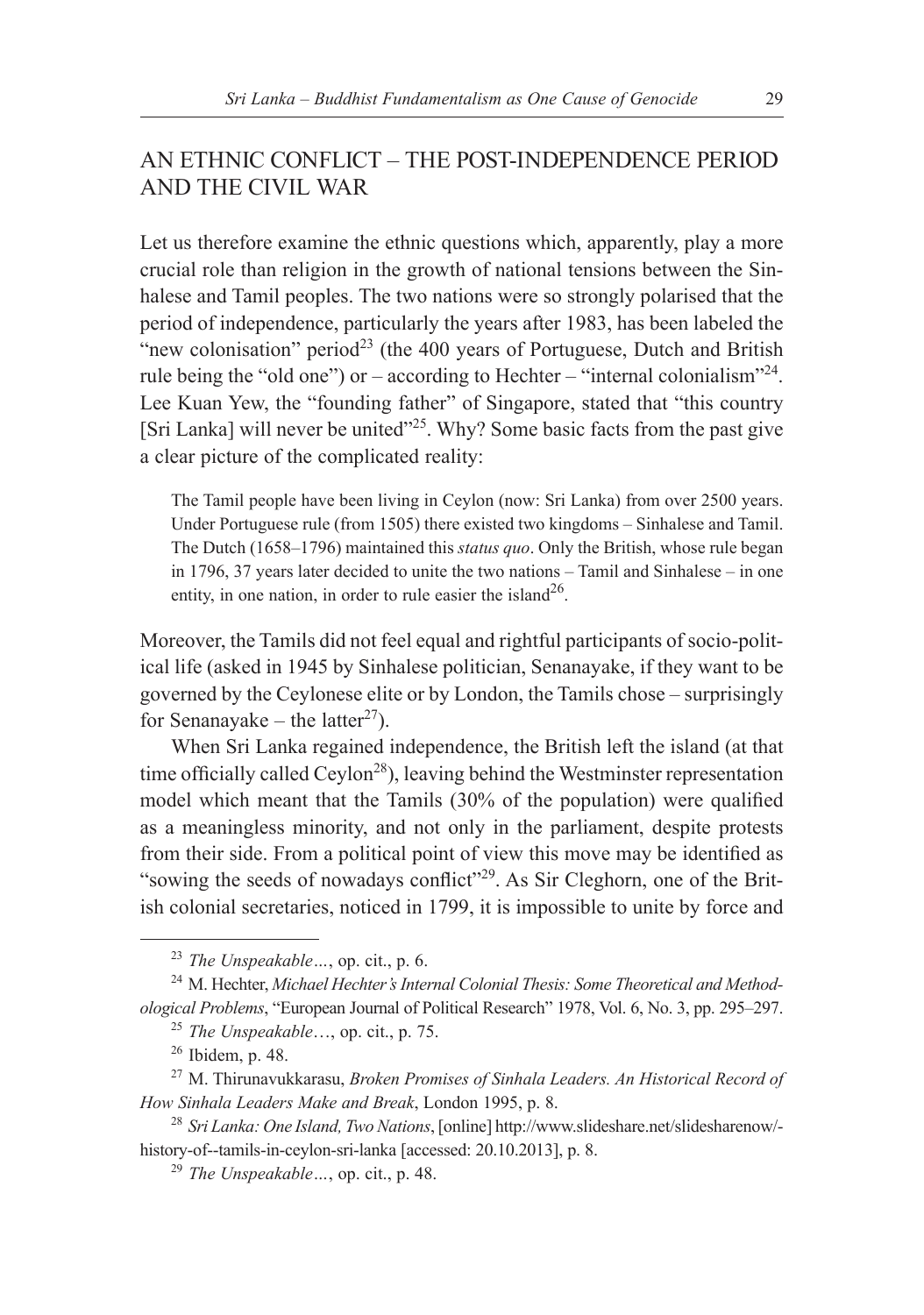for the sake of administrative conveniences two nations who differ entirely in terms of their religion, language and customs $30$ . At this point we can also pose an open question: what could a "Ceylonese/Sinhalese nationality" be? Legislative and social steps initiated by the Sinhalese majority after 1948 were not aimed at an actual national unity, but at strengthening the differences and Sinhalese domination. The following acts confirm this conclusion:

- 1. 1948: the *Citizenship Act* deprived around 1 million Tamil people of Indian citizenship<sup>31</sup> (this group of Indian Tamils was forcibly transferred to Sri Lanka in 1834 by the British). It was an open violation of Article 15 of the UDHR: "No one shall be arbitrarily deprived of his nationality nor denied the right to change his nationality"32. The *Citizenship Act* virtually turned the Tamils into subhumans $33$ .
- 2. 1949: the Sinhalese colonisation of traditionally Tamil areas, which aimed at breaking up the geographical continuity of the Tamil areas<sup>34</sup>. This happened in the Batticaloa and Trincomalee districts, where 95% of all Tamils lived up to the fourth decade of the 20<sup>th</sup> century. This policy, still followed by the authorities, should be openly termed as nothing else than ethnic cleansing<sup>35</sup>. The aforementioned monks take part in such actions<sup>36</sup>.
- 3. 1956: Bandaraike's government introduced the *Sinhala-Only Act*, according to which Sinhalese was proclaimed the only official language, while Tamil and English were pushed into a secondary role<sup>37</sup>. Bandaraike's slogan was *Sinhala-only in twenty-four hours*<sup>38</sup>. While he had initially argued to maintain the coexistence of two languages, he eventually succumbed

<sup>30</sup> Ibidem, p. 49.

<sup>31</sup> Terms "citizenship" and "nationality" can be understood as equal. In Part I of *Citizenship Act* one can read: "A citizen of Ceylon may, for any purpose in Ceylon, describe his nationality by the use of the expression *Citizen of Ceylon*". See more: Legal Services and Laws of Sri Lanka, [online] http://www.kapruka.com/Sri\_Lanka/law/view\_legal\_document.jsp?type=text&key1=laws&key2=Citizenship%20Act&key3=1948&key4=Citizen [accessed: 14.07.2015].

<sup>32</sup> *The Universal Declaration of Human Rights*, Article 15, [online], http://www.un- .org/en/documents/udhr/php [accessed: 14.07.2015].

<sup>33</sup> *The Unspeakable…*, op.cit., p. 10.

<sup>34</sup> Ibidem.

 $35$  Ibidem, pp. 8–9.<br> $36$  Ibidem, p. 70.

<sup>&</sup>lt;sup>37</sup> Tamil was claimed as an official language in 1988 which was already too late for any positive change. See more: R. B. Kaplan, R. B. Baldauf, *Language Planning in the Asia Pacific: Hong Kong, Timor-Leste and Sri Lanka*, Oxford 2011, p. 171. 38 N. DeVotta, op. cit., p. 19.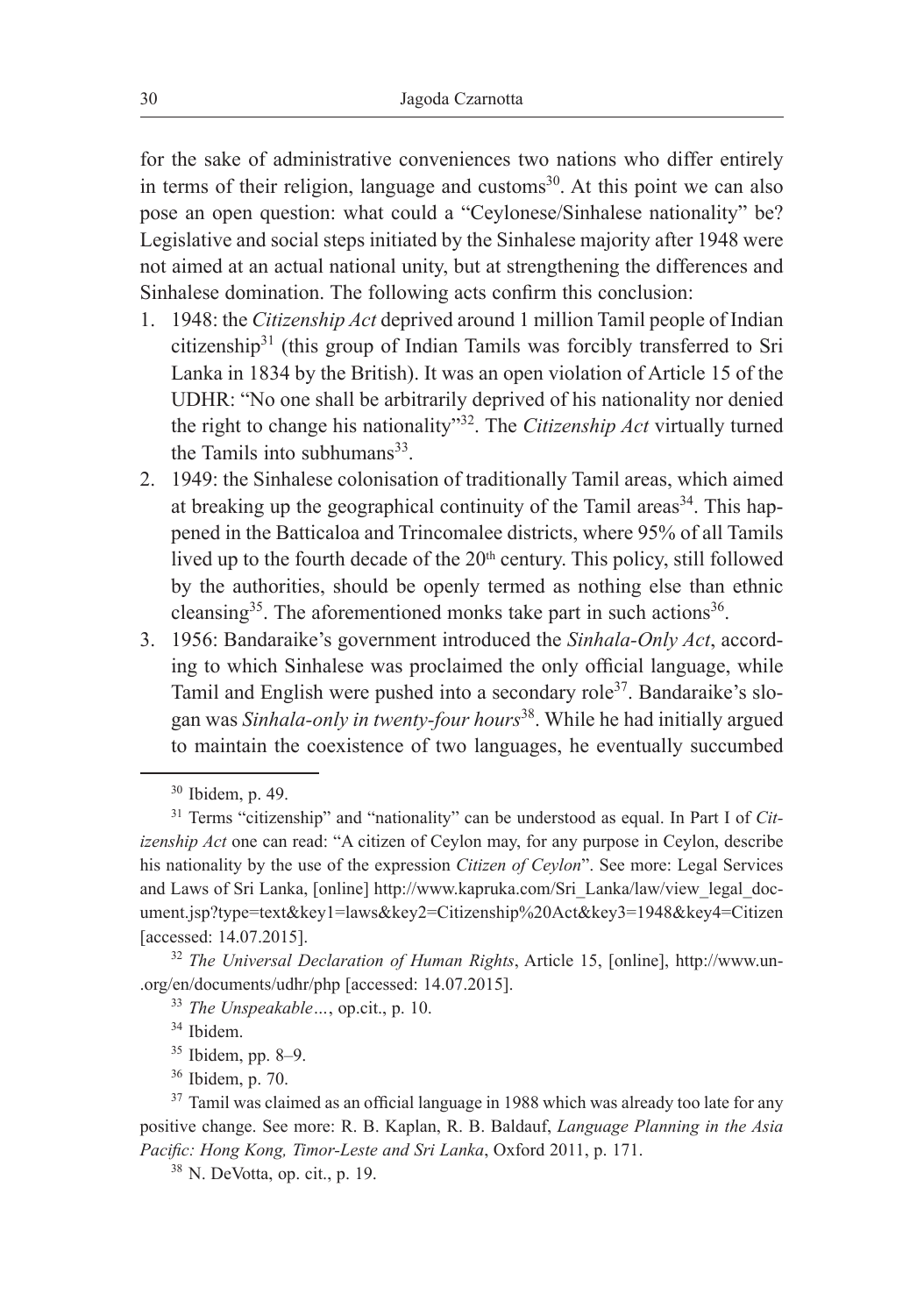to pressure, mainly from the Buddhist monks. Nevertheless, he paid with his life for his intentions of co-operating with the Tamils – in 1959 he was shot dead by a Buddhist monk<sup>39</sup>. A full-scale *Sinhala-only* campaign followed as a consequence of the act. The fact that the Tamils were favoured by the British helped to fuel the anti-Tamil sentiments. The *Sinhala-only* principles were observed in the official legal system, thus penalising those who did not follow them. Tamils were forced to learn Sinhalese and their representation in state institutions was kept at a very low level<sup>40</sup>.

- 4. 1970: "ethnic standardisation", which limited Tamil educational perspectives. In order to pursue studies, they had to pass the same exam as Sinhalese candidates, but they needed a 30% better result<sup>41</sup>.
- 5. 1972: the new constitution was adopted. The name of the island was changed from "Ceylon" to "Sri Lanka", without taking into account the Tamil position. Sri Lanka was officially called a republic and, significantly, Buddhism was named as the state's religion<sup>42</sup>. DeVotta calls the  $1956-1972$ period a "transition from liberal democracy to illiberal ethnocracy"43.
- 6. 1977: *Prevention of Terrorism Act* − after anti-Tamil, state-sponsored riots in 1956, 1958, 1961 and  $1974<sup>44</sup>$  the government labeled all the Tamils as "terrorists", which provided a convenient excuse to suppress all the protests under the banner of "anti-terrorist activity"45.

It is important to bear in mind that these acts were not originally taken from the thought of Sinhalese elites. It is a colonial heritage taken from past experiences and European inventions, like elections, the idea of a nation, nationalist emotions etc.

Given the above key actions of the ruling majority, the Tamils became outcasts or even entirely excluded from the society. The society became more and more polarised year by year. The Sinhalese army emerged as the main executive force<sup>46.</sup>

[After *Sinhala-Only Act of* 1956] the Tamil leaders staged a Gandhi-styled protest: a non-violent sitting known as Satyagraha. This peaceful expression of protest was dispersed by Sinhalese crowds and the violence against Tamils spread into the other

- <sup>41</sup> *Sri Lanka: One…*, op. cit., p. 11.
- <sup>42</sup> Ibidem.
- $43$  N. DeVotta, op. cit., p. 19.
- <sup>44</sup> *Sri Lanka: One…*, op. cit., p. 11.
- 
- <sup>45</sup> N. Ilangamuwa, op. cit. 46 *The Unspeakable…*, op. cit., p. 14.

<sup>39</sup> Ibidem, p. 18.

<sup>40</sup> Ibidem, p. 19.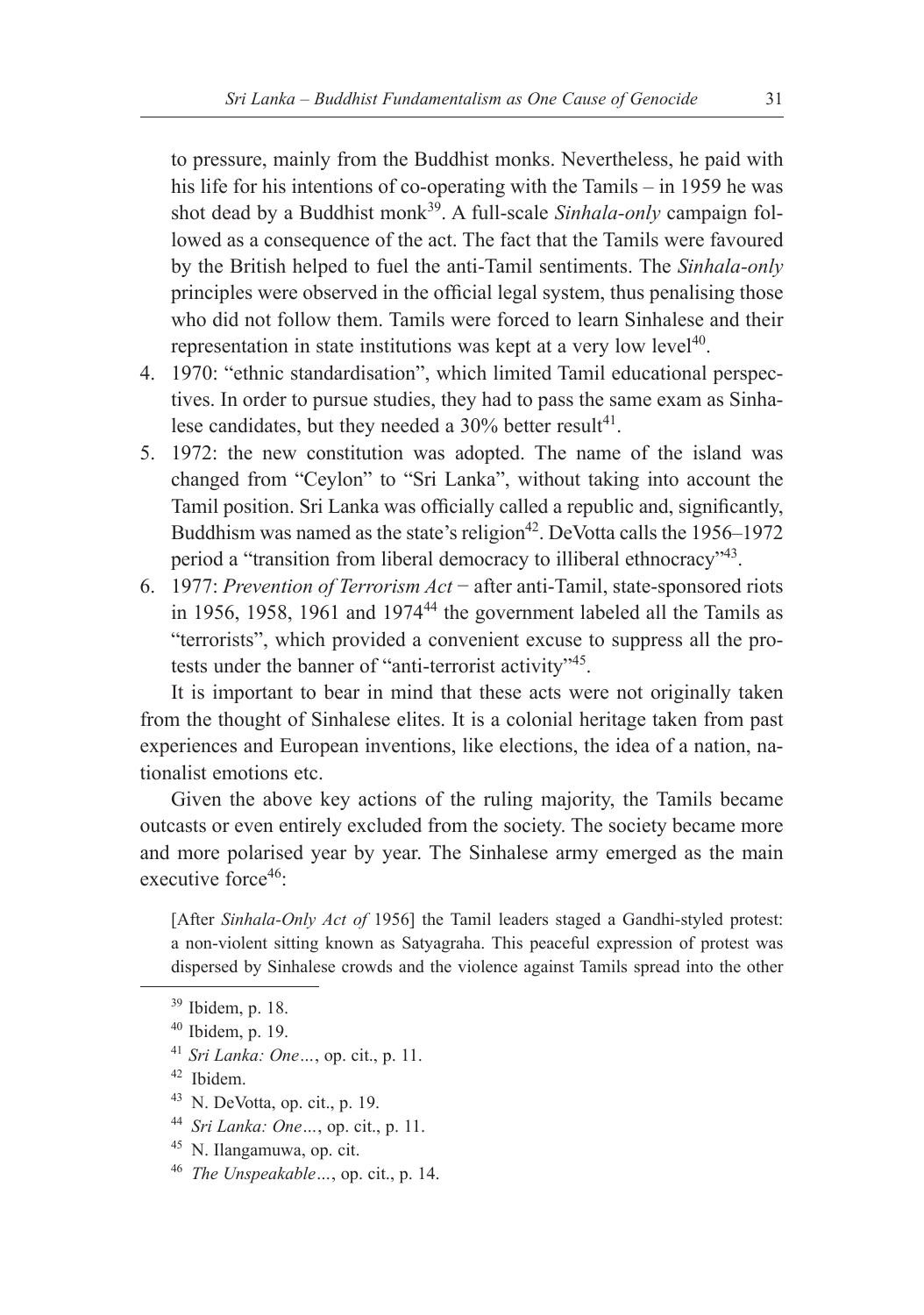parts of the island. Hundreds of Tamils were expulsed from their homes, which were then robbed and burned down. [What did the authorities do?] They remained passive, thus consenting to the racist attacks $47$ .

The above applies not only to the 1956 protests. Until 1976, every time their rights were violated, the Tamils reacted in a similar way – by marches and demonstrations, still sticking to the rules of democracy which was formally the political system of the state. However, as soon as they realised that they bore no fruit, or rather worsened the situation which had already been difficult, they saw no other solution than to resort to violent means<sup>48</sup>. The desire for an independent state was born after 30 years of peaceful and dramatic appeals for equal rights and freedom. The Tamils wanted to preserve and promote their ethnic, cultural and religious heritage in their own homeland. Violation of their basic rights by the authorities forced them to fight for Eelam. The army and state behaviour and the steps they had taken assured them that only an independent country would guarantee them a life in safety<sup>49</sup>.

In 1976 (in fact, in 1972), the organisation known as the Liberation Tigers of Tamil Eelam began to operate, under the leadership of Prabhakaran<sup>50</sup>, and was proclaimed the only representative of the Tamil nation<sup>51</sup>. ("This organization was a natural answer to constant repression"<sup>52</sup>).

Contrary to the common view heavily influenced by the Sri Lankan propaganda which portrays LTTE as a terrorist organisation, they did a lot in order to ensure the welfare of their supporters. They organised an administrative system with all relevant state functions (judicial system, the police, the central bank, industry, infrastructure etc.), intended to fight corruption and bribery as well as eliminate violence, mainly against women etc. "Certain Western parliamentarians and researches, who had an opportunity to visit Tamils, praised efficiency of the LTTE, its ethos and its secular dimension of administration<sup>553</sup>.

But still, since it is hard to find the truth in between Sinhalese and Tamil sources, one should take into account the brutal, violent and bloody activity of LTTE. The issue of LTTE is not so easy and straightforward. Their deeds

 $47$  Ibidem, p. 12.

<sup>48</sup> N. Ilangamuwa, op. cit.

<sup>49</sup> Ibidem.

<sup>50</sup> *Tamils New Tigers*, [online] http://www.padippakam.com/document/info/info0047.pdf [accessed: 20.10.2013].

<sup>51</sup> *Sri Lanka: One…*, op. cit., p. 20.

<sup>52</sup> N. Ilangamuwa, op. cit.

<sup>53</sup> *The Unspeakable…*, op. cit., p. 62.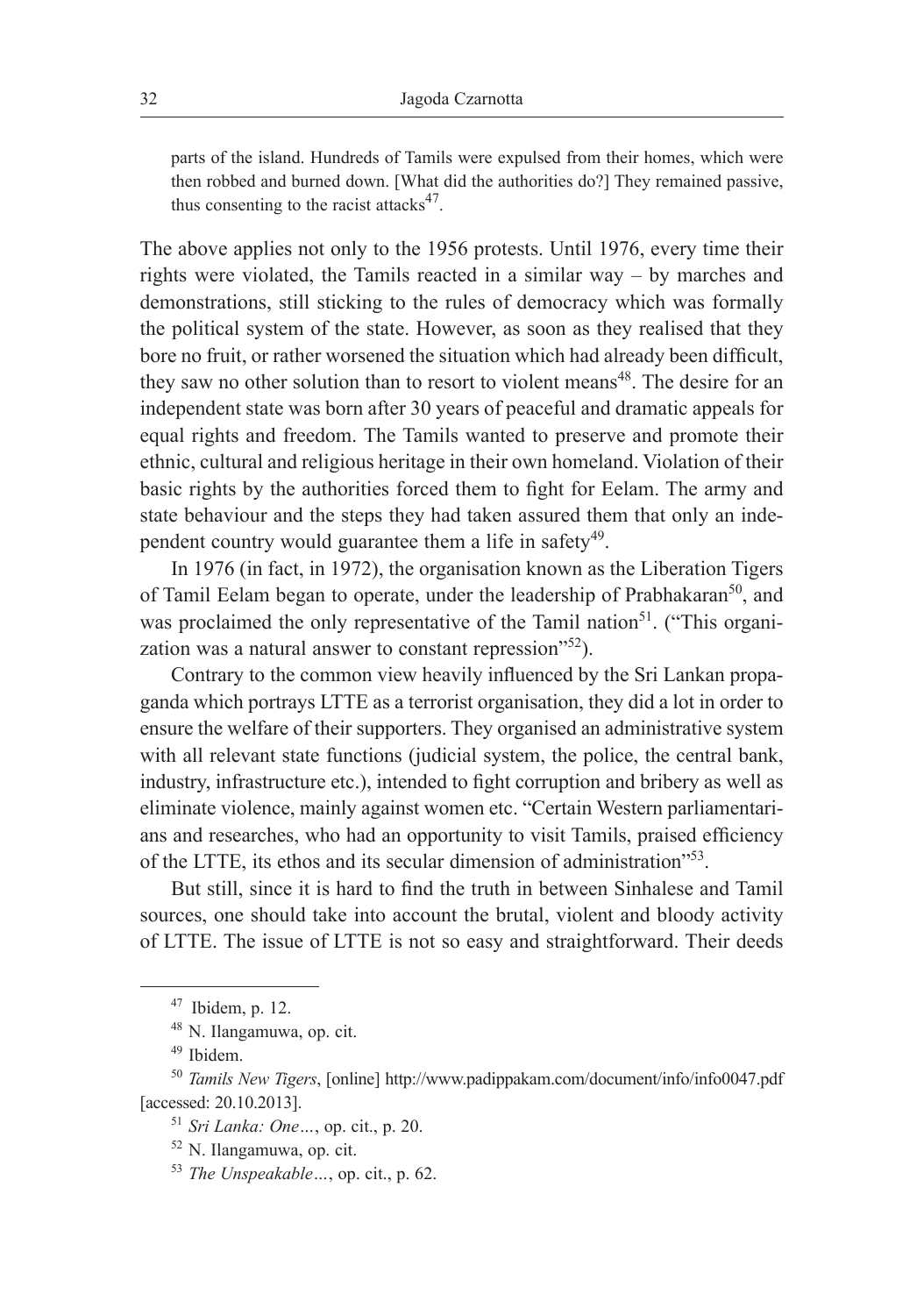cannot be just simply explained and justified as a natural reaction of a united Tamil nation. Certainly, this topic is complex and does deserve boarder analysis and investigation.

It is usually stated that the civil war began after a LTTE attack in the northern part of the country, when 13 Sri Lankan soldiers were killed ("the Black July", 1983)<sup>54</sup>. "The President, speaking to the nation, stated that a pogrom was a natural reaction of the Sinhalese on the death of some of their soldiers"<sup>55</sup>. So, with the complete support of the authorities, the army massacred the Tamils. "The Sinhalese fighters did not even try to conceal their faces; they were sure, that they would bear no responsibility for their deeds"<sup>56</sup>.

The civil war began with momentum. Statistics show that every year a large number of acts of violence took place and many victims lost their lives – for instance, one of the reports documents 115 cases of Sri Lankan massacres perpetrated on Tamils (between 1956 and 2001)<sup>57</sup>. These attacks were clearly connected to the overall discriminative, ethnic cleansing policy, and their common aim was one: to destroy, as meticulously as possible, all the non-Sinhalese and non-Buddhist elements. Apart from savage murder and rape, the government moved onwards, ordering the physical elimination of Tamil leaders and key activists of the resistance movement and "silencing" those who dared to seek the truth on the conflict<sup>58</sup>. At the same time, infrastructure and cultural heritage was destroyed, particularly in Jaffna, formerly the second largest city of the Tamil Kingdom and its cultural capital<sup>59</sup>. Furthermore, the army imposed an embargo on the Tamils, which forced many of them to escape from their homeland<sup>60</sup>.

As a result of all these actions, the Tamils could not feel like they were citizens with equal rights. They did not even have the status of habitants of the island, but were referred to as a "plague and parasites of the Sinhalese population"<sup>61</sup>.

Every aspect of normal life was affected and became a nightmare for civilians. They had to obtain passes in order to be able to move from one area to another within the Tamil homeland. Shortages of food and medical supplies had become commonplace, while aid organisations had been barred<sup>62</sup>.

- <sup>56</sup> Ibidem, p. 16.
- <sup>57</sup> Ibidem, p. 25.
- <sup>58</sup> Ibidem, pp. 29–30.
- <sup>59</sup> Ibidem, p. 36.
- $60$  Ibidem, p. 40.
- <sup>61</sup> N. Ilangamuwa, op. cit.
- <sup>62</sup> *The Unspeakable…*, op. cit*.*, p. 44.

<sup>54</sup> *Tamil New Tigers*, op. cit.

<sup>55</sup> *The Unspeakable…*, op. cit., p. 18.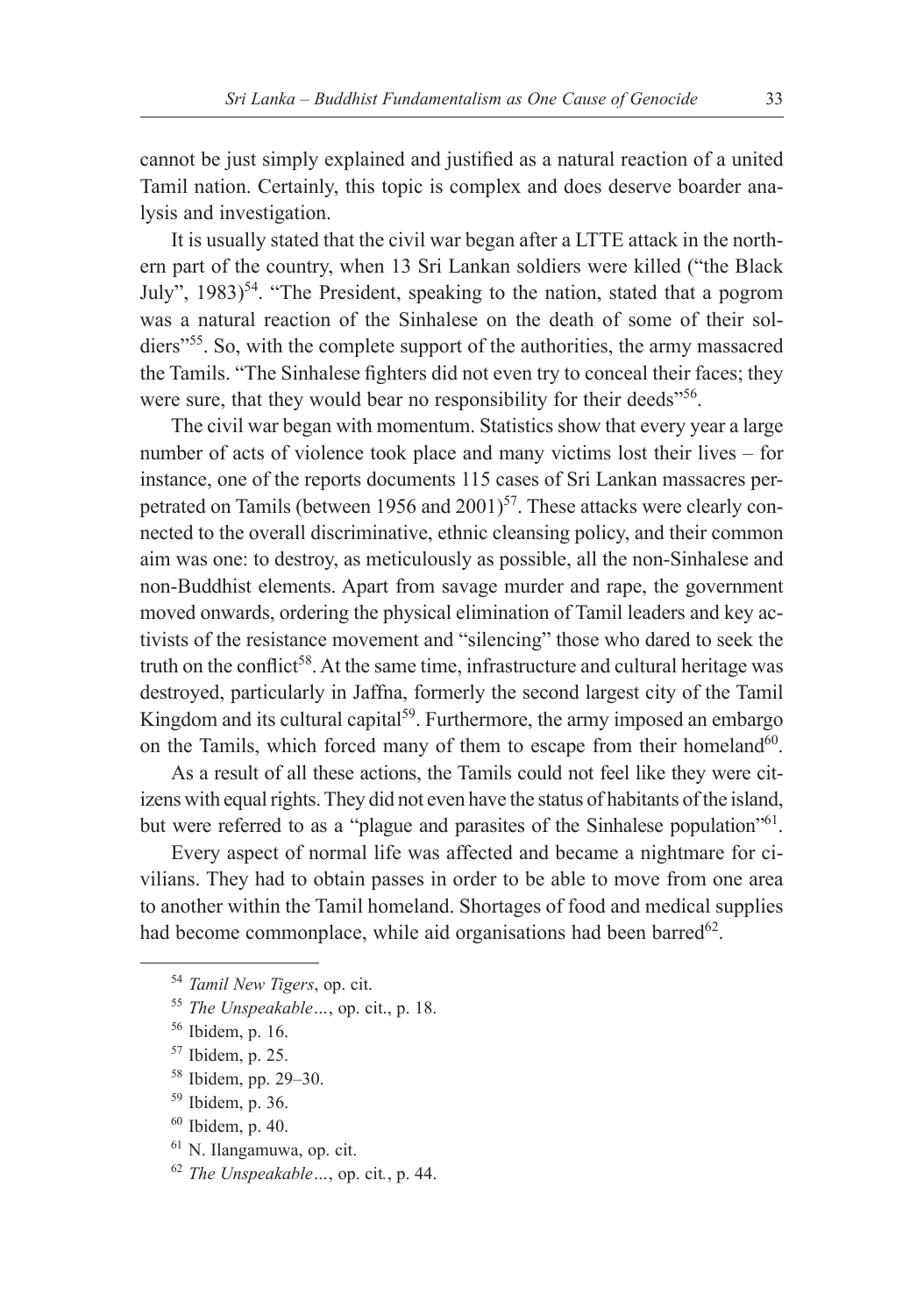Taking all these facts into accounts, it is worth examining how the international community reacted. The first event that merits mention were the bilateral talks in Thimpu (1985), between the Sri Lankan government and all the principal Tamil organisations, including the LTTE. The meeting was arranged by the government of India. The Tamil delegation suggested four basic rules<sup>63</sup> upon which the future solution of the conflict and the statehood question must be based (for example, the recognition of the Tamils of Ceylon as a nation)<sup>64</sup>.

However, the talks ended in fiasco for a very simple reason – the uncompromising approach of the Sri Lankan government<sup>65</sup>. Emmanuel's quote may be a perfect comment on this outcome. He stated that "the final resolution of the conflict towards a peaceful Sri Lanka depends on the horse, you may take to the water, but will it drink?"66.

Another hope for peace, quite a long time after the failed Thimpu talks, emerged in 2002, when – thank to Norwegian mediation efforts – a Ceasefire Agreement (CFA) was signed. It was the LTTE which invited the government to peace talks<sup>67</sup>. The hopes for peace were, however, soon extinguished – in 2005 M. Rajapaksa, the incumbent head of Sri Lankan state, won the presidential election. His policies – non-recognition of the Tamil homeland and their right to self-determination, lack of federal solutions, rejection of international mediation efforts – were contrary to those which had been announced in the CFA<sup>68</sup>

#### THE POST-WAR PERIOD

In 2009, the civil war officially came to an end. According to the Voice Against Genocide report, over 135 000 Tamils had been killed and 1,1 million people had been forced to flee the country. Orphans, widows and other casualties were also in their hundreds<sup>69</sup>. Nevertheless, in May 2009, president Rajapaksa70, alongside crowds assembled in Colombo, celebrated victory. Who,

- <sup>65</sup> *The Unspeakable…*, op. cit., p. 58.
- <sup>66</sup> N. Ilangamuwa, op. cit.
- <sup>67</sup> *The Unspeakable…*, op. cit., p. 66.
- <sup>68</sup> *Sri Lanka: One…*, op. cit., p. 26.
- <sup>69</sup> *Genocide In Sri Lanka* –*Act now!*, op. cit.

 $70$  Mahinda Rajapaksa is no longer the President of Sri Lanka. The presidential elections, which took place on  $8<sup>th</sup>$  January 2015, have yielded surprising results – people have

<sup>63</sup> *Sri Lanka: One…*, op. cit., p. 19.

<sup>64</sup> N. Ilangamuwa, op. cit.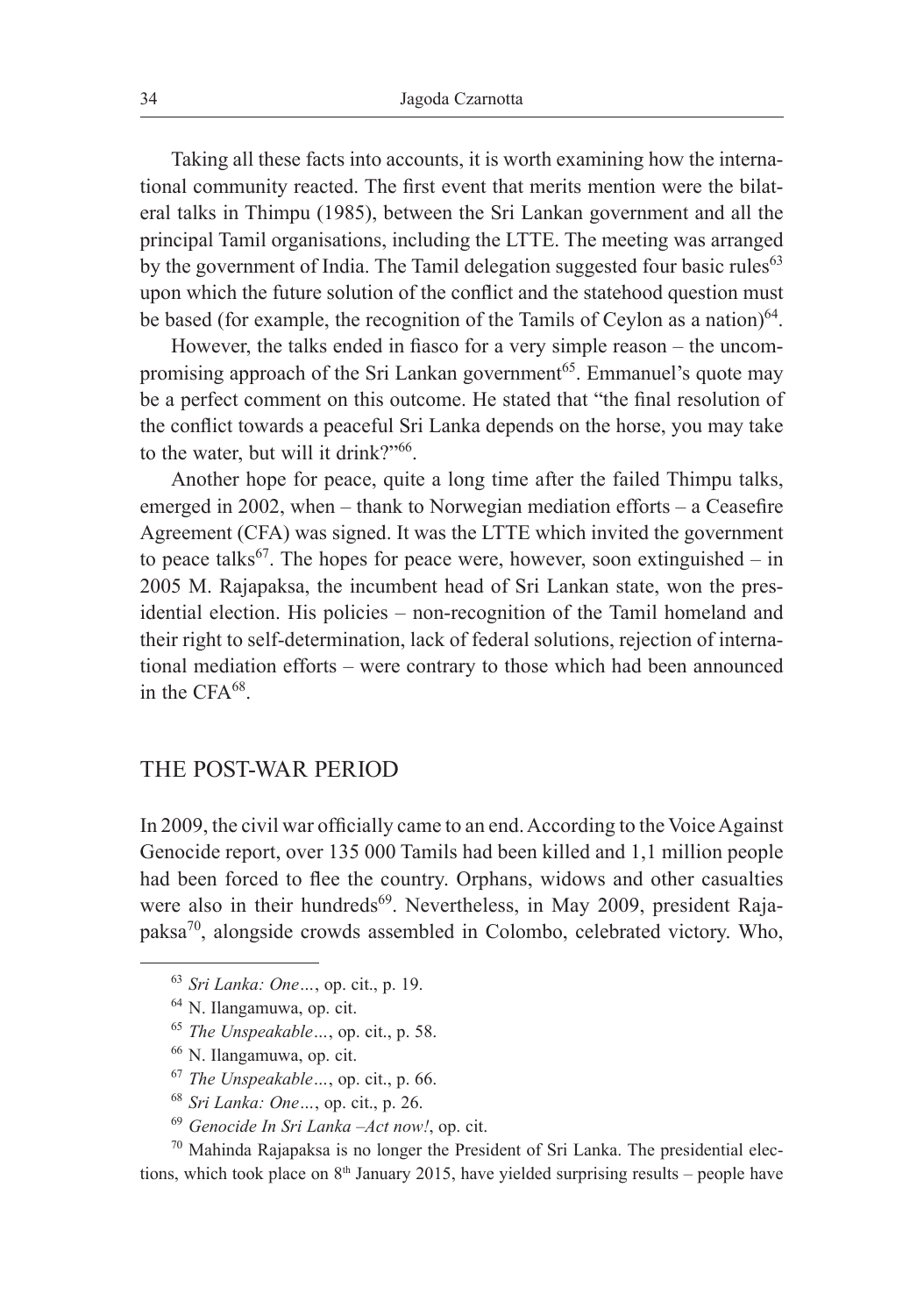then, had been defeated? Since the Tamil Tigers were labeled "terrorists" and "dangerous separatists", the war – from the point of view of the state propaganda, widely accepted worldwide – was, consequently, considered to be an anti-terrorist struggle<sup>71</sup>. Thanks to such an approach, Sri Lanka gained international financial and military support. Only now do the states which once stood with "the Rajapaksa clan" begin to understand that the support was not a particularly fortunate idea and that the "struggle against Tamil terrorists" was actually a massacre of the civilian population<sup>72</sup>. In 1996, the United States put the LTTE on the list of Foreign Terrorist Organisations (FTO), which clearly contradicts their official statements declaring support for the Tamils, who mainly accepted the LTTE as their national leaders<sup>73</sup>.

Therefore, as soon as Rajapaksa assumed presidential duties, we observe a re-escalation of violence, which is confirmed by military expenses that continue to grow. Emmanuel argues that the international community misunderstood the reasons behind the war. After 9/11 the attitude of global authorities dramatically changed and terrorism has become one of the major issues to contend with. That was beneficial for the Sri Lankan government – the LTTE received the "terrorism" label which was sufficient to obtain tools for the purpose of stopping this danger<sup>74</sup>.

# AN OPEN QUESTION ABOUT THE FUTURE

How does the present situation look five years after the civil war officially finished?<sup>75</sup> In fact, the conflict remains unresolved and the government has not ceased resorting to the following discrimination means: keeping a dictatorial regime unreformed, rape, burglaries, setting up military bases in the places where the cemeteries of fallen LTTE fighters had been located, forcing the Tamils to sing the Sinhala anthem. Every external suggestion of changing this policy is immediately dismissed as an unwanted "intervention against the

chosen Maithripala Sirisena as a new head of the state. See more: http://www.hirunews.lk/ presidential-election-2015/1-colombo-district.

<sup>71</sup> N. Ilangamuwa, op. cit.

<sup>72</sup> Ibidem.

<sup>73</sup> *Sri Lanka: One…*, op. cit., p. 33.

<sup>74</sup> N. Ilangamuwa, op. cit.

<sup>&</sup>lt;sup>75</sup> The question was posed by author in 2014. Now (2015) the situation – since Mahinda Rajapaksa is no longer the head of the state –is slightly different.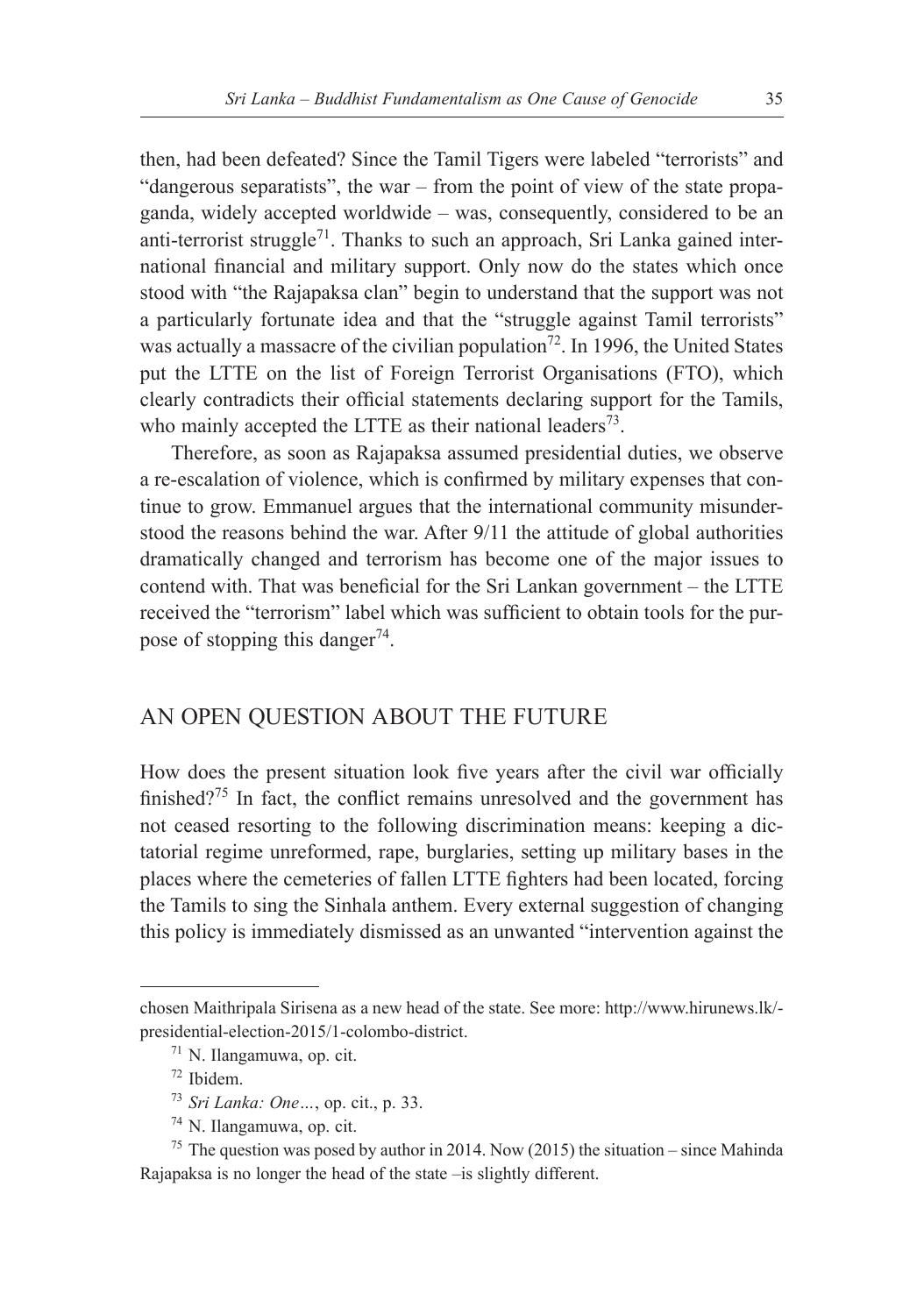state's sovereignty"<sup>76</sup>. There can be no other conclusion than the following – all the official declarations about ending the war have nothing to do with the reality. In fact, the authorities, headed by president Rajapaksa, have rejected neither "sinhalisation" nor "buddhisation" – the two main ideas that led to utopian ethnic-religious cleansing"<sup>77</sup>. According to Emmanuel, what we see now in Sri Lanka may be defined as the final phase of de-rooting the Tamil existence.

Another problem is the social situation, which is currently favourable for the further development of the brutal dictatorship. First of all, it would be difficult to notice any significant resistance movement which would constitute a serious opposition force. The society is passive and does not express a creative initiative aimed at any significant transformation. Emmanuel claims that the passive masses are to a great extent guilty of what is happening; the regime can flourish due to their selfishness. He says that politicians come to power not because of their skills, but due to people's ignorance, which consequently leads the country to ruin<sup>78</sup>.

The other question is the lack of genuine support for the Tamils on the part of the great powers who at the moment prefer not to intervene, being occupied only by their own particular business. The United States labeled the Tamils "terrorists" and "separatists", while Europe followed suit. China and India prefer not to take sides in the conflict, fearing that it may open up other disputes and even riots concerning some of their own territories.

Is there any hope for reconciliation in the future? Emmanuel offers an answer, pointing out three potential pillars of change: a realistic way of thinking (taken from the international community), a rise in powerful and authoritative leaders from the South, and a liberation from the *Mahavamsa*-mentality79.

At the moment, these points seem nothing but utopian dreams. Nevertheless, it is not pointless to observe current events concerning Sri Lanka. On 27 March 2014, a resolution calling for an international inquiry concerning war crimes committed by both sides during the Sri Lankan war has been voted for at the Human Rights Council of the United Nations in Geneva<sup>80</sup>; this may be

<sup>76</sup> T. Gunasekara, *National Sovereignty Or Rajapaksa Sovereignty?*, [online] http://www.thesundayleader.lk/2010/07/04/national-sovereignty-or-rajapaksa-sovereignty [accessed: 20.10.2013].

<sup>77</sup> N. Ilangamuwa, op. cit.

<sup>78</sup> Ibidem.

<sup>79</sup> Ibidem.

<sup>80</sup> See more: *Resolution Adopted by the Human Rights Council*, [online] http://daccessdds-ny.un.org/doc/UNDOC/GEN/G14/132/86/PDF/G1413286.pdf?OpenElement [accessed: 14.07.2015].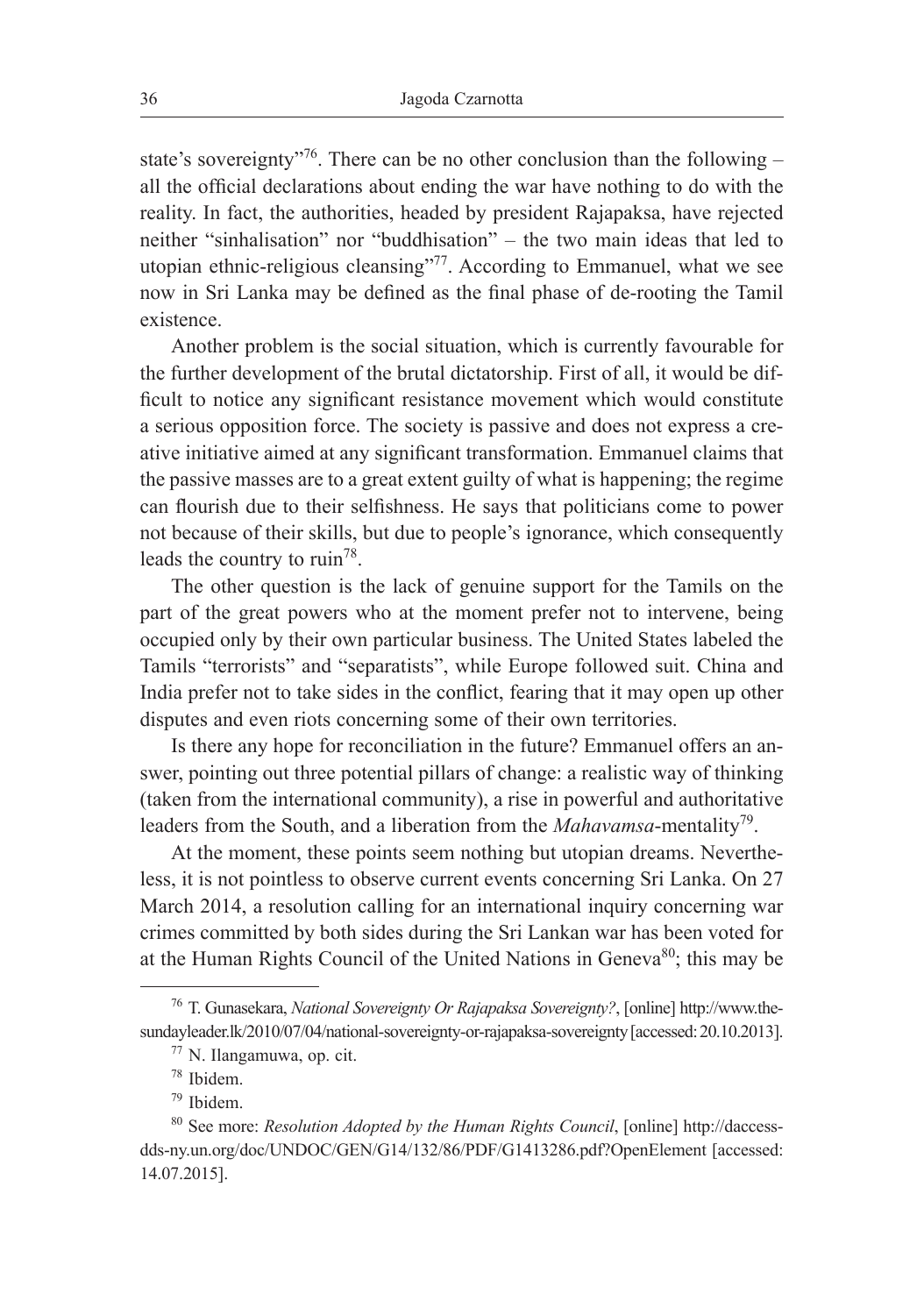considered a certain step forward. It is, however, difficult to estimate whether the document would in any way influence the Sri Lanka government, or to establish to what extent the particular interests of the member states led them to vote on the resolution. Nevertheless, no matter what these circumstances would be, this bloody conflict has once again attracted the international community's attention (perhaps, it is still attracting it).

Given the impact of globalisation on world politics, different institutions, organisations and units ought to share responsibility. Otherwise, one day we may see Niemoller's words come true again:

First they came for the Jews, and I did not speak out – because I was not a Jew. Then they came for the communists, and I did not speak out – because I was not a communist. Then they came for the capitalists, and I did not speak neither – because I was not a capitalist neither. Finally they came for me – and there was no one left to speak for me $81$ .

### **CONCLUSION**

The topic of Sri Lanka (Ceylon), its ages of colonialism, the colonisers' socio-political impact, the post-independence transition and the further civil war is vast and complex. However, it does deserve a thorough examination. I have presented just a brief outline, pointing out the historical and religious background which is crucial to understand this complexity. The post-war period in the island is still observable (the war finished just six years ago) and Sri Lanka is trying to develop in many fields $82$ . Therefore it is not so easy to judge what is happening now in the country. What we can do is to examine the past and draw conclusions for the purpose of avoiding similar experiences in the future.

It is important to know that the aforementioned genocide, as the result of the ethnic-religious conflict between the majority of Sri Lanka and other minorities, had its reasons and fundaments. It did not occur suddenly out of the blue. One of the less obvious reasons I have listed is Buddhism. However, this does not mean that Buddhism itself should be condemned. The point is that it was simply misused.

Buddhism, despite its peaceful and non-violent nature, may be considered as one of the indirect causes of the genocide and the civil war on the island. Buddhism, with the help of past experiences (including colonisation, the socio-political British impact, European political inventions), became a signif-

<sup>81</sup> *The Unspeakable…*, op. cit., p. 83.

<sup>82</sup> See more: http://www.development.lk/ [accessed: 14.07.2015].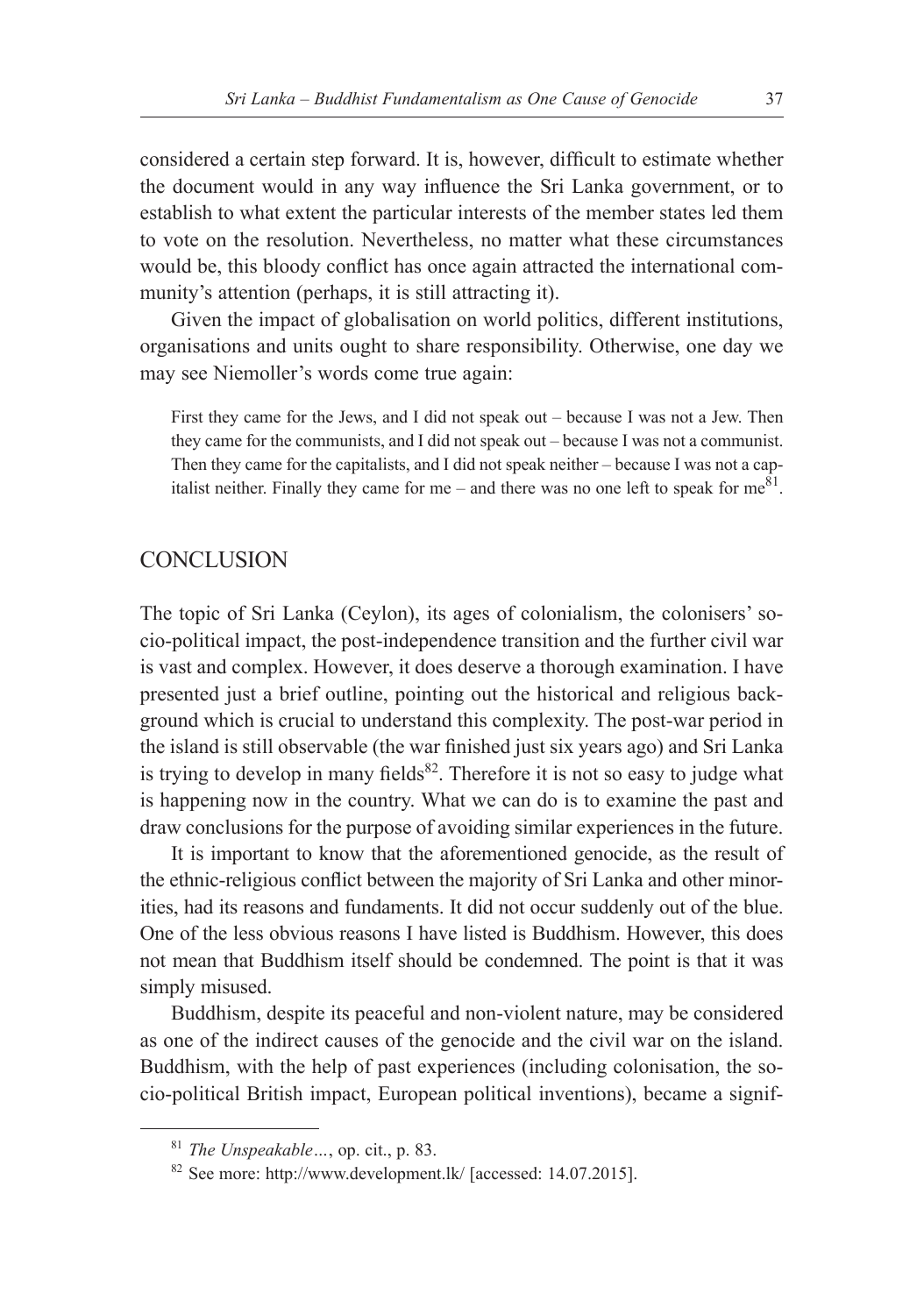icant tool for gaining power and winning in the area of the precious ballot box. Buddhism, as a religion of the majority and as a construct built on strong emotions, is also a brilliant tool for convincing the masses that a particular worldview is the only one. At this point, proclaiming that one particular group are the chosen people to the discard of another is straightforward enough, but is hardly Buddhist.

#### BIBLIOGRAPHY

- 1. Chandrakumar M., *The History of the Tamils in Ealam and The Jaffna Kingdom*, [online] http://www.sangam.org/ANALYSIS/ChKumar12\_00.htm [accessed: 22.10.2013].
- 2. DeVotta N., *Sinhalese Buddhist Nationalist Ideology: Implications for Politics and Conflict Resolution in Sri Lanka*, "Policy Studies" 2007, Vol. 40, [online] http://www.eastwestcenter.org/fileadmin/stored/pdfs/ps040.pdf [accessed: 22.10.2013].
- 3. *Genocide in Sri Lanka Act now!*, [online] http://voiceagainstgenocide.org/vag/node/65 [accessed: 22.10.2013].
- 4. Griffin R., *Terrorist's Creed: Fanatical Violence and the Human Need for Meaning*, Oxford 2012.
- 5. Gunasekara T., *National Sovereignty Or Rajapaksa Sovereignty?*, [online] http://www. thesundayleader.lk/2010/07/04/national-sovereignty-or-rajapaksa-sovereignty [accessed: 20.10.2013].
- 6. Hechter M., *Michael Hechter's Internal Colonial Thesis: Some Theoretical and Methodological Problems*, "European Journal of Political Research" 1978, Vol. 6, No. 3, pp. 295–297.
- 7. Ilangamuwa N., *Exclusive: An Interview with Rev. S. J. Emmanuel*, [online] http://www.srilankaguardian.org/2014/04/exclusive-interview-with-rev-s-j.html [accessed: 8.04.2014].
- 8. Kaplan R. B., Baldauf R. B., *Language Planning in the Asia Pacific: Hong Kong, Timor-Leste and Sri Lanka*, Oxford 2011.
- 9. Legal Services and Laws of Sri Lanka, [online] http://www.kapruka.com/Sri\_Lanka/law/ view\_legal\_document.jsp?type=text&key1=laws&key2=Citizenship%20Act&key3- =1948&key4=Citizen [accessed: 14.07.2015].
- 10. Lemkin R., *Axis Rule in Occupied Europe: Laws of Occupation Analysis of Government – Proposals for Redress*, Washington 1944.
- 11. Perera H. R., *Buddhism in Sri Lanka: A short history*, [online] http://www.accesstoinsight.org/lib/authors/perera/wheel100.html [accessed: 22.10.2013].
- 12. *Resolution Adopted by the Human Rights Council*, [online] http://daccess-dds-ny.un.org/ doc/UNDOC/GEN/G14/132/86/PDF/G1413286.pdf?OpenElement [accessed: 14.07.2015].
- 13. Sieradzan J., *Buddyzm a fundamentalizm i przemoc*, [online] http://religie.wiara.pl/ doc/471891.Buddyzm-a-fundamentalizm-i-przemoc [accessed: 22.10.2013].
- 14. *Sinhalese vs. Tamil*, [online] http://www.diffen.com/difference/Sinhalese\_vs\_Tamil [accessed: 22.10.2013].
- 15. *Sri Lanka: One Island, Two Nations*, [online] http://www.slideshare.net/slidesharenow/ history-of-tamils-in-ceylon-sri-lanka [20.10.2013].